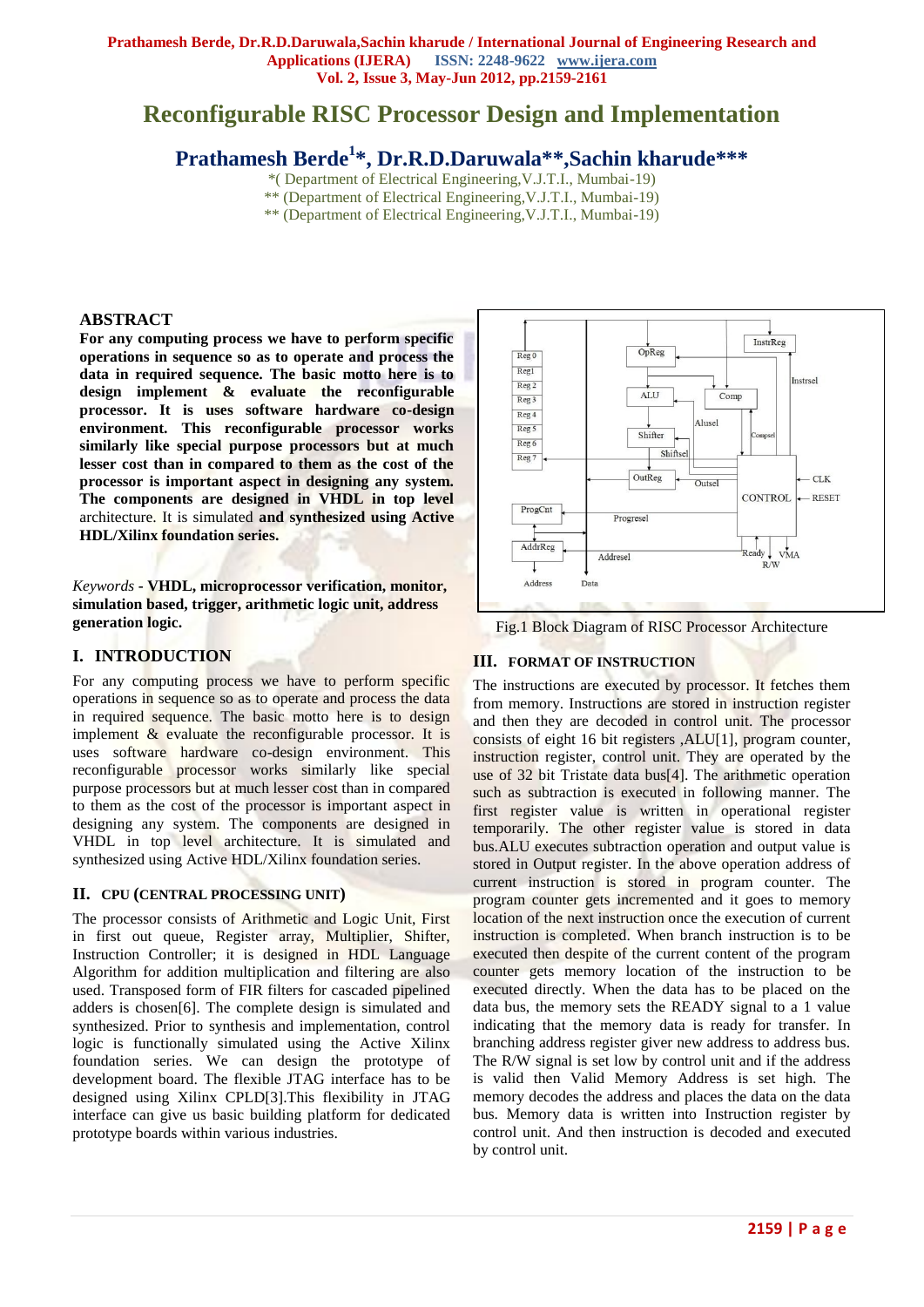#### **Prathamesh Berde, Dr.R.D.Daruwala,Sachin kharude / International Journal of Engineering Research and Applications (IJERA) ISSN: 2248-9622 www.ijera.com Vol. 2, Issue 3, May-Jun 2012, pp.2159-2161**

#### **IV. PROCESSOR SPECIFICATIONS**

The processor has following features:

- 32 bit processor
- 32 bit wide register array
- 32 bit data bus
- 32 bit address bus
- 32 bit ALU
- 32 bit Instruction Register (8 numbers)
- Four Memory modules each of size 16K
- 32 bit First-In-First-Out [FIFO]
- 32 bit multiplier

#### $Di(31:0)$  $D0(31:0)$  $c$ lk pop empty nush full rst

Fig.3 Block Diagram of FIFO



Fig.4 Simulation of FIFO

#### **VII. MULTIPLIER UNIT**

Multiplication is an arithmetic operation required in signal processing applications. The multiplier can be designed in various manners. Block diagram of multiplier is as shown in Fig.5 It has two 32 bits data inputs which has to be multiplied. The clock is used for synchronization, reset and start input. и£. ● 4

| X(31:0) | Z(31:0)      |  |
|---------|--------------|--|
|         | <b>FOVF</b>  |  |
|         | <b>FUNDF</b> |  |
| Y(31:0) | <b>FZERO</b> |  |
|         |              |  |

Fig.5 Block Diagram of Multiplier

#### **VIII. SIMULATION RESULTS**

Various blocks of the processor are designed using VHDL. Simulation results are shown below.

| clk_in  | clk_out |  |
|---------|---------|--|
| idle_en |         |  |
| reset   |         |  |
|         |         |  |

Fig.6 Block Diagram of Clock signal

#### **V. MEMORY UNIT**

Memory Module consists of four modules Module 0, Module 1, Module 2 and Module 3.Each module has specific address from address 0 to address 3 to module 0 to module 3 respectively. The memory system is operated using queue. The data transfer is done using handshake signals Request and Grant. The CPU is connected to Memory subsystem via Queue and memory controller. The operation of data like reading and writing of data is done by push and pop operation in the Queue. The memory Subsystem is shown in the Fig.2



#### **VI. FIFO UNIT**

If push is active it stores data in the queue and if pop is activated then it gets data from the queue. The block diagram is as shown in Figure 3 and the simulation result of FIFO unit has shown in Figure 4.